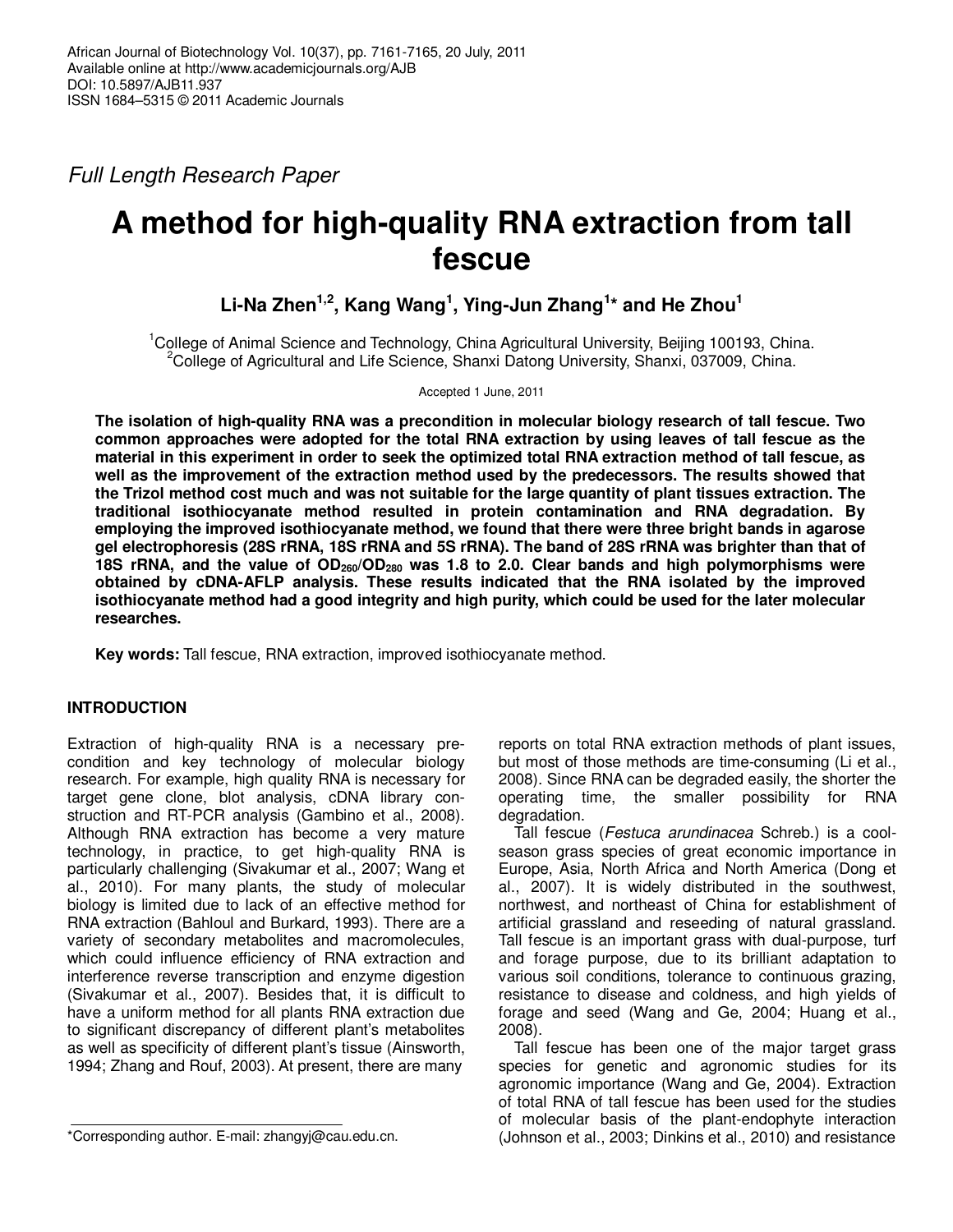of abiotic and biotic stresses, such as heavy metal stress (Lee et al., 2007), fungal diseases (Dong et al., 2007; Ergen et al., 2007) and so on. Although the extraction of total RNA is a critical step in the studies of molecular biology of the tall fescue, few protocols have been developed (Wang et al., 2007). The time-saving Trizol method is the most commonly used method for the total RNA extraction of tall fescue (Wang and Ge, 2005; Dong et al., 2007; Neslihan et al., 2007; Wang et al., 2007; Dinkins et al., 2010), but it is not suitable for large quantity plant tissues extraction because of its relatively high cost (Li et al., 2008). The isothiocyanate method makes use of guanidine isothiocyanate, β-mercaptoethanol and sodium lauryl sarcosine to make RNase denaturation, and to free RNA into the aqueous phase under acidic conditions, while denatured RNase and other proteins with genomic DNA go into the organic phase (Chomczynski and Sacchi, 1987). We can get high-quality RNA when the aqueous phase which was extracted repeatedly by chlorophenols was precipitated with isopropanol. The advantage of this method is simple and time-saving, and can conduct multi-samples simultaneously (Gasic et al., 2004). In this study, we improved the conventional isothiocyanate method in order to create a simple, rapid method which is suitable for total RNA extraction of tall fescue, which could lay foundations for the later researches of molecular biology.

#### **MATERIALS AND METHODS**

#### **Plant material**

Young leaves were collected from field-grown tall fescue; all samples were frozen by liquid nitrogen treatment at the time of collection, and stored in 80°C ultra low freezers for usage.

#### **Establishment of RNase-free environment**

An environment without RNase must be created before RNA extraction; all plastic ware were treated with 0.1 to 0.2% (v/v) diethyl pyrocarbonate (DEPC) and kept at 37°C for over 12 h, then autoclaved to inactivate DEPC; mortar, pestles, spoon and all glasswares used in the isolation of total RNA from plant material were kept overnight at 160°C; solutions used in RNA extractions were prepared using the water treated by DEPC; electrophoresis tank, gel tray and comb were also treated with DEPC for overnight or soaked in 0.5% SDS (sodium dodecyl sulfate, inactivate RNases) for overnight after cleaned by detergent, then cleaned with ddH<sub>2</sub>O and dried for usage (Yin et al., 2008; Malnoy et al., 2001).

#### **RNA extraction protocols**

We optimized PCR system for EST-SSR primer by using DNA of Eucalyptus tereticornis Smith  $(P_2)$ , mainly for Mg<sup>2+</sup> concentration and annealing temperature of PCR procedures. We selected 32 EST-SSR which had different length of PCR products for further sequencing experiments. The PCR products after PCR optimization, primer sequences and sizes are listed in Table 1. PCR system and procedure were done according to to Li et al. (2008). Annealing temperatures were 56°C uniformly, whereas  $Mg<sup>2</sup>$ 

concentration in 10×buffer was changed to 15 or 20 mmol/L.

The isothiocyanate method was according to Chomczynski and Sacchi (1987) and Chao et al. (2009) methods for total RNA extraction. For the Trizol method, Trizol reagent were purchased from Shanghai ShengGong bioengineering corporation and extraction of total RNA were carried out following the manufacturer's instructions. In the traditional isothiocyanate method, the plant materials were added to denaturing solution and β-mercaptoethanol after lapping and packing separately, but in the improved method, the denaturing solution and β-mercaptoethanol were added firstly, and then even grinded and packed separately after the reagent completely melted; meanwhile, the amount of β-mercaptoethanol were increased from the original 3.0 to 5.0 µl. Agarose gel electrophoresis (1% mass fraction) was used to detect the integrity of total RNA and then photographed with the BioRad gel imaging system to for recording. After addition of 0.1% DEPC-water into 5  $\mu$ I total RNA solution to get 500 µl, optical density (D) were assessed by determining the spectrophotometric absorbance of the samples at 230, 260 and 280 nm and ratios of  $D_{260}$ : $D_{280}$  and  $D_{26}$ 0: $D_{230}$  were used to calculate degree of purity.

RNA yield ( $\mu$ g/g) =  $[OD<sub>260</sub> \times N$  (sample dilution multiple)  $\times$  40  $(\mu g/mL) \times V$  (volume)] / sample weight (g).

#### **cDNA-AFLP analysis**

Double-stranded cDNA was synthesized from 2 µg total RNA extracted from tall fescue by TaKaRa company's M-MLV RTase cDNA synthesis kit, and then diluted 20 - 50 times after purification, and digested by EcoR I and Mse I. Finally, artificial linker ligation was conducted to get a pre-amplification template. Pre-amplification products were diluted 20 times for selective amplification, and the PCR products were separated by electrophoresis on 8% agarose gel, and then detected by silver staining method (Wang et al., 2009).

# **RESULTS**

# **Integrity testing of tall fescue total RNA extracted by different methods**

The results of the agarose gel electrophoresis testing showed that we can extract total RNA from the mature leaves of tall fescue by the Trizol method. The band intensity of 28S rRNA and 18S rRNA was close to 2:1, indicating that RNA was not degraded (Figure 1A). Although the Trizol method was effective, it costs too much and was not suitable for RNA extraction from large amounts of plant tissues.

The electrophoresis of tall fescue's total RNA extracted by the isothiocyanate method showed that (Figure 1B); the two bands, 28S rRNA and 18S rRNA, had conditions of streaking, and 5S rRNA had a brighter band, indicating that there were partly degradation of the total RNA and DNA contamination. Meanwhile a bright band existed in the loading well, indicating that there was severe protein contamination.

By employing the improved isothiocyanate method, none of the bright bands were found at the loading well through the agarose gel electrophoresis testing, which proved that there was no protein contamination.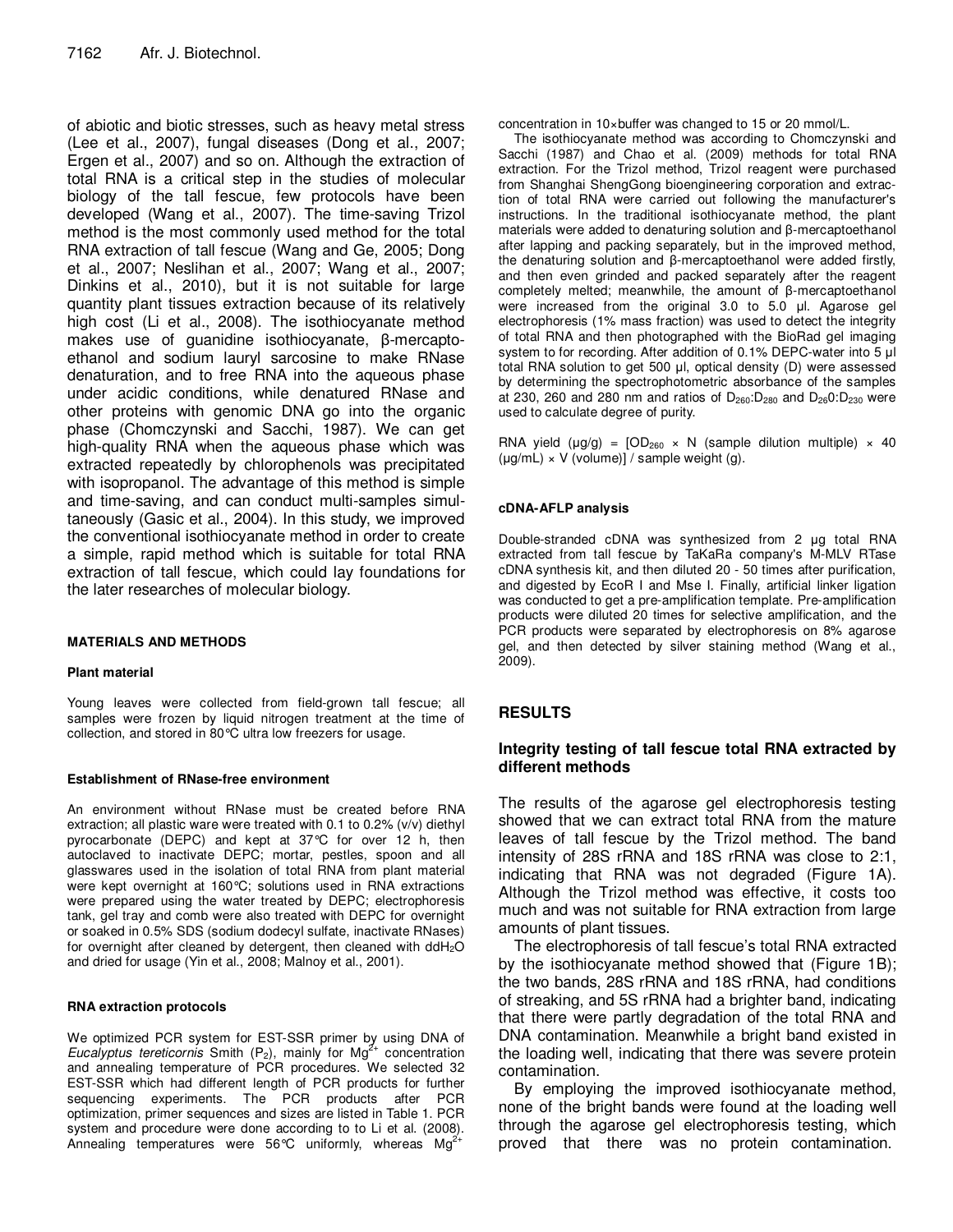Table 1. Purity and yield of RNA samples extracted by different methods.

| Method                         | RNA yield $(\mu g/g)$ | <b>Absorbance</b>                    |                     |
|--------------------------------|-----------------------|--------------------------------------|---------------------|
|                                |                       | OD <sub>260</sub> /OD <sub>280</sub> | $OD_{260}/OD_{230}$ |
| Isothiocyanate method          | 98.10                 | 2.291                                | 1.706               |
| Trizol method                  | 118.60                | 1.831                                | 2.198               |
| Improved isothiocyanate method | 224.40                | 1.871                                | 2.118               |

**A. B. C.**



**Figure 1.** Agarose gel electrophoresis of total RNA extracted by (A) Trizol method, (B) isothiocyanate method and (C) improved isothiocyanate method.

Furthermore, two bright bands (Figure 1C); 28S rRNA and 18S rRNA, were very clear, and the brightness value of these two bands was close to 2:1, while the band of 5S rRNA was very weak, which proved that the total RNA had no DNA contamination, and had a good integrity and high purity without obvious degradation.

# **Assessment of tall fescue total RNA purity and concentration extracted by different methods**

Absorbance ratio directly reflects contamination degrees of polysaccharides, polyphenols and proteins. The  $OD<sub>260</sub>/$ OD280 values of RNA extracted by using the improved isothiocyanate method and the Trizol method were 1.8 and 2.0, respectively (Table 1), indicating that the RNA had a good integrity and could be used for further molecular biology research. The value of OD<sub>260</sub>/OD<sub>230</sub> was 2.0 to 2.5, which indicated that the RNA obtained by the two methods had high purity. RNA samples extracted by the isothiocyanate method had a smaller  $OD<sub>260</sub>/OD<sub>280</sub>$ value demonstrating the existence of proteins or phenols. The value of  $OD_{260}/OD_{230}$  was less than 2.0, which showed that there was a large number of micromolecule or salt, and we need a further purification of the RNA.

# **cDNA-AFLP analysis for total RNA of tall fescue**

The most critical step of cDNA-AFLP experiment is to obtain high-quality cDNA template and then make a

thorough enzyme cutting in the cDNA template, while extraction of high quality total RNA is the prerequisite of getting high-quality cDNA template. In order to validate the quality of the total RNA extracted by the improved isothiocyanate method, we synthesized double stranded cDNA and then conducted cDNA-AFLP analysis. The results showed that the total RNA extracted by the improved isothiocyanate method had features of highquality and non-contamination. We obtained a clear AFLP map after reverse transcription and enzyme cutting (Figure 2), which was fully available for subsequent cDNA-AFLP analysis.

# **DISCUSSION**

High-quality RNA is the precondition of gene cloning, gene expression and other studies. Conventional RNA extraction methods consist of isothiocyanate method, CTAB method, hot borate method, phenol method, anionic detergent method, LiCl-urea method, Trizol method, Gomez method and so on (Ainsworth, 1994; Gambino et al., 2008). However, different plant species and different parts of the same plant have their own characteristics of physical structure and contain various endogenous substances. Therefore, in order to get the best RNA extraction methods for different plant species, we should screen and improve methods according to their own characteristics (Yin et al., 2008). In addition, RNA can be easily degraded by trace amounts of RNase, meanwhile, plant tissues contain large amounts of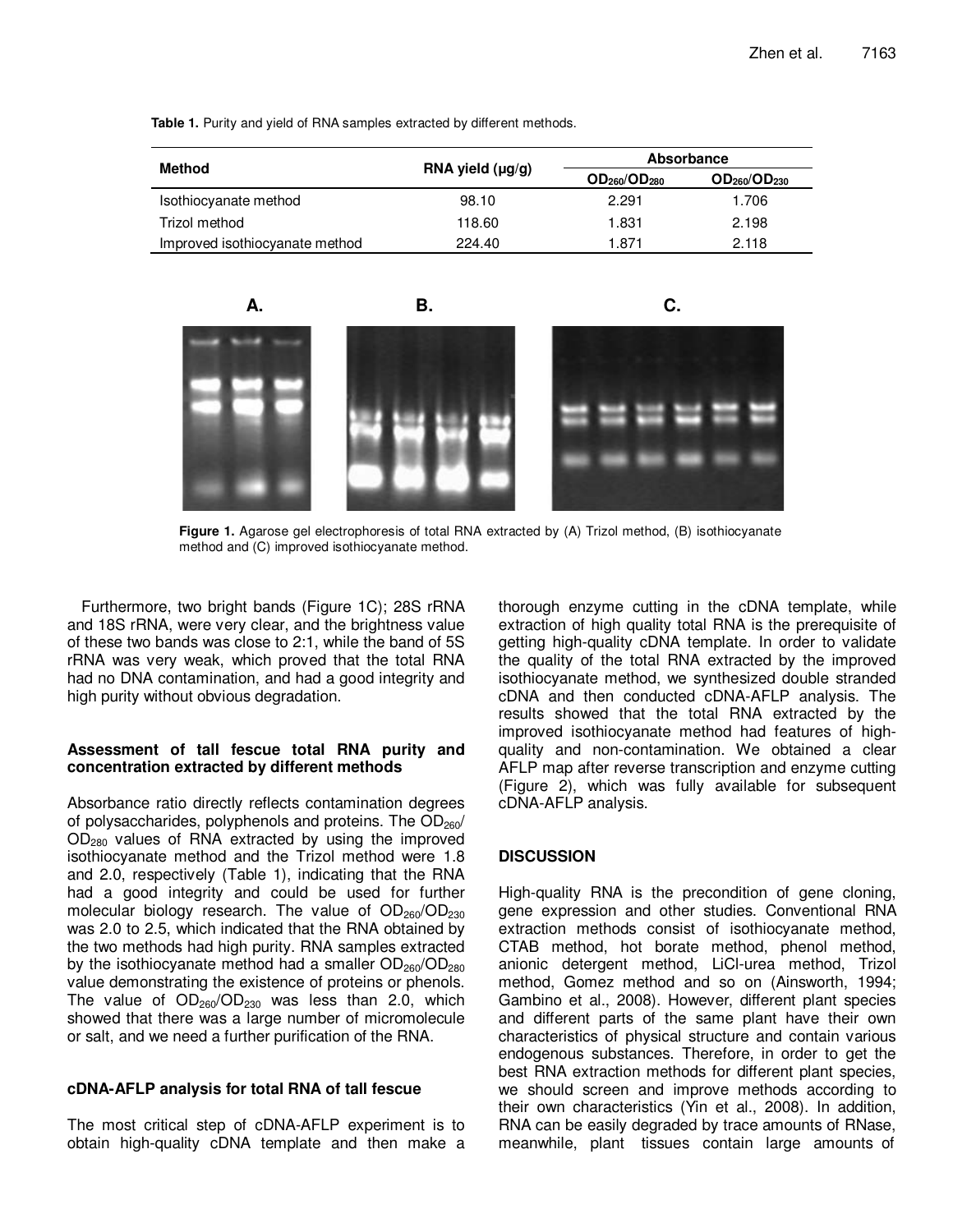

**Figure 2.** cDNA-AFLP analysis of total RNA extracted by modified AGPC protocol.

secondary metabolites; both interfere with the purification steps and hampered the extraction of total RNA, therefore the total RNA extraction of plant tissue is relatively more difficult (Li et al., 2010; Lewinsohn et al., 1994).

The Trizol method is one of the preferred conventional methods for RNA extraction at present because of its advantages of simplicity and rapidity (Ramchandra and Willem, 2010). Experiments shows that the Trizol method is the easiest and the most time saving method which only required about 2 h and total RNA of tall fescue was obtained with better integrity and purity but it is not suitable for RNA extraction from large amounts of plant tissues because of its relatively high cost (Dinkins et al., 2010; Wang et al., 2010). The isothiocyanate method is one of the conventional methods commonly used in laboratory for total RNA extraction of plant tissues. The main mechanism of this method is the interaction effect of guanidine isothio-cyanate, sodium lauryl sarcosine and mercaptoethanol leading to denaturation of proteins and inactivation of RNase; and the proteins was denatured and centrifuged down together with DNA under acidic conditions, where after RNA was isolated and dissolved in the supernatant fluid (Chomczynski and Sacchi, 1987).

The isothiocyanate method was comparatively inexpensive and required only 3 to 4 h, but resulted in poor quality of total RNA of tall fescue, partial degradation and protein contamination. Longer grinding time may lead to RNA degradation. RNase activity was not inhibited and resulted in the release of endogenous RNase which degraded RNA. Furthermore, insufficient grinding of plant materials resulted in incomplete precipitation of polysaccharide and protein which affected purity of total RNA (Sivakumar et al., 2007).

This experiment made improvement on details of the isothiocyanate method, such as joining denaturing solution and mercaptoethanol after grinding, further grinding, separate packaging, and reduction of volatile mercaptoethanol loss by the force of frost action of liquid nitrogen. In the process of freezing and thawing by liquid nitrogen, denaturing solution and mercaptoethanol can play a better role in the inhibition of RNase activity; further grinding was more conducive to mix plant cells and increase efficiency of RNA extraction. In addition, increasing amounts of mercaptoethanol could inhibit activity of RNA enzymes in a shorter time, thereby reducing RNA degradation by RNase, and get high